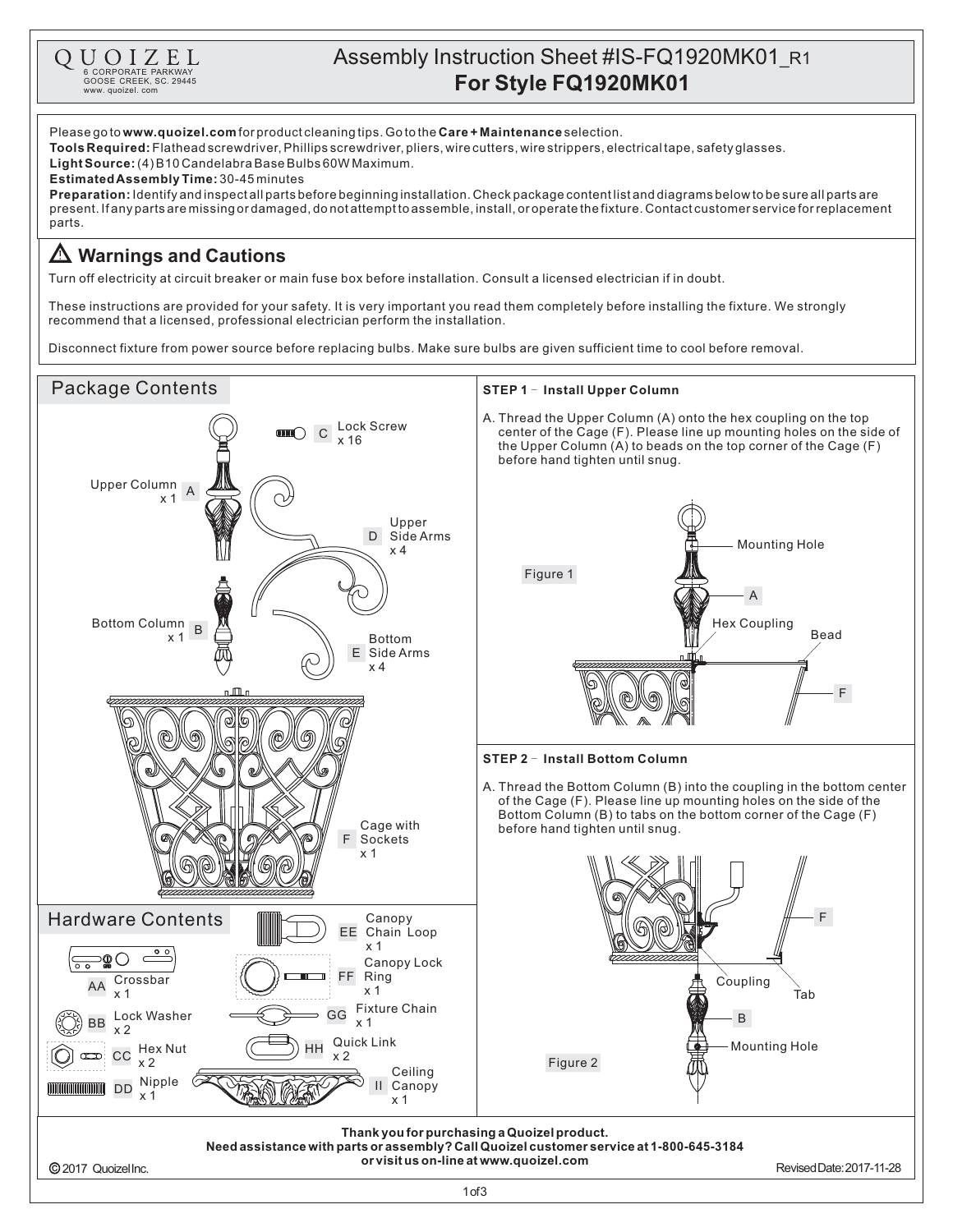## **STEP 3 - Install Side Arms**

- A. Place the bottom end of the Upper Side Arm (D) over the stud in the top center of the Cage (F). Line up holes on the scrolls of the Upper Side Arm (D) to mounting holes on the Upper Column (A) and bead on the top corner of the Cage (F). Secure the Upper Side Arms (D) by threading Lock Screws (C) into the mounting holes. Hand tighten until snug.
- B. Locate the Bottom Side Arm (E). Line up holes on the Bottom Side Arm (E) to mounting holes on the Bottom Column (B) and tab on the bottom corner of the Cage (F). Secure the Bottom Side Arms (E) by threading Lock Screws (C) into the mounting holes. Hand tighten until snug.



- least 0.25" from the end. Pass one Lock Washer (BB) over the end of the Nipple (DD) and thread the Canopy Chain Loop (EE) onto the Nipple (DD). By using pliers, thread the Hex Nut (CC) against the Canopy Chain Loop (EE) and hand tighten until snug.
- B. Thread another Hex Nut (CC) to the middle of the Nipple (DD). Place another Lock Washer (BB) over the Nipple (DD) and then thread the Nipple (DD) into the Crossbar (AA) until the Nipple (DD) is about 0.375" above the Crossbar (AA).
- C. Remove the Canopy Lock Ring (FF) from the Canopy Chain Loop (EE). Place the Ceiling Canopy (II) over the Canopy Chain Loop (EE) against the ceiling to determine the correct position of the Nipple (DD). Thread the Canopy Lock Ring onto the Canopy Chain



## **STEP 6 - Install the Fixture Chain and Ceiling Canopy**

- A. Adjust the Fixture Chain (GG) to your desired length by removing links if needed.
- B. Pull the supply wires through the Fixture Chain (GG) alternating links. After the wires are through the Fixture Chain (GG), pull the Supply Wires and the Ground Wire through the Canopy Lock Ring (FF) and the Ceiling Canopy (II) in order.
- C. Attach one end of the Fixture Chain (GG) to the Fixture Loop with one Quick Link (HH). Lift the fixture and Fixture Chain (GG) up and attach the other end of the Fixture Chain (GG) onto the Canopy Chain Loop (EE) with another Quick Link (HH). The fixture will now hang safely.
- D. Feed the Supply Wires and Ground Wire through the Canopy Chain Loop (EE) and Nipple (DD) into the Outlet Box. Cut the wires leaving approximately 8" of wire extending from the Outlet Box.
- E. Go to Step 7 for wire connections and follow the directions. Return to Step F in this step when complete with Step 7.
- F. Raise the Ceiling Canopy (II) and Canopy Lock Ring (FF) up the Fixture Chain (GG) and over the Canopy Chain Loop (EE). Tighten the Canopy Lock Ring (FF) onto the Canopy Chain Loop (EE) until tight.



2017 QuoizelInc.

**Needassistance withparts or assembly?CallQuoizelcustomer service at 1-800-645-3184 or visit us on-line at www.quoizel.com**

RevisedDate:2017-11-28